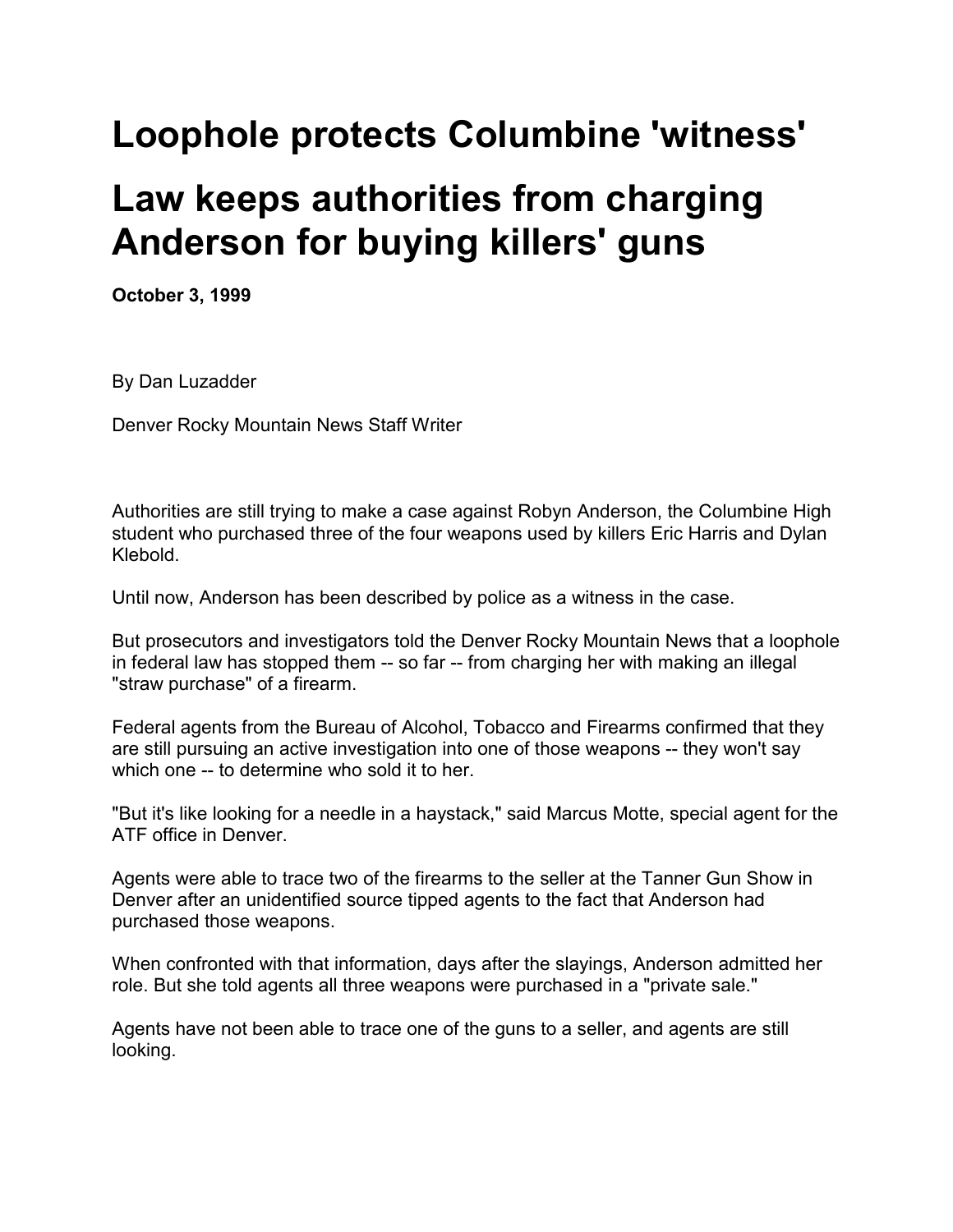"If it was sold (at the gun show) by a federally licensed firearms dealer, either they didn't fill out the paperwork, in which case the dealer is liable, or the application was falsified by Anderson, which would be a felony," Motte said.

The case has been closely scrutinized.

"We wanted to prosecute her," said Aura Leigh Ferguson, assistant district attorney in Jefferson County. "But (in) ... a private sale ... we couldn't make a case."

Anderson, then 18, admitted to ATF investigators shortly after the April 20 shootings that she bought two shotguns and a 9 mm semiautomatic carbine for Eric Harris and Dylan Klebold at a gun show in metro Denver months before the crime.

Harris and Klebold were 17 at the time, too young to legally purchase the guns.

Two other individuals -- Mark Manes and Phillip Duran -- are facing felony charges for their part in selling the two killers a semiautomatic TEC-DC9 pistol. It is illegal for anyone to sell a handgun to a minor.

Manes has pleaded guilty to the charges and is awaiting sentencing. He could face up to nine years in prison. Charges against Duran are pending.

Many people have questioned why Anderson was never charged for her role in obtaining the other firearms for two minors.

Under the Brady Law, anyone who buys a pistol or a long gun from a licensed firearms dealer must fill out an application and undergo a background check. Circumventing that background check is a violation of federal law.

But that law does not apply to private sales, only to people licensed by the federal government to sell guns.

"(If there) was no application, there was no falsification of any document," Ferguson said.

Calls to Anderson were not returned, and efforts to reach her for comment through other parties were unsuccessful.

Anderson bought the guns at the Tanner Gun Show with money provided by Harris and Klebold.

She was a friend of Klebold's and his prom date days before he and Harris killed 13 people, wounded 23 and committed suicide in the Columbine library.